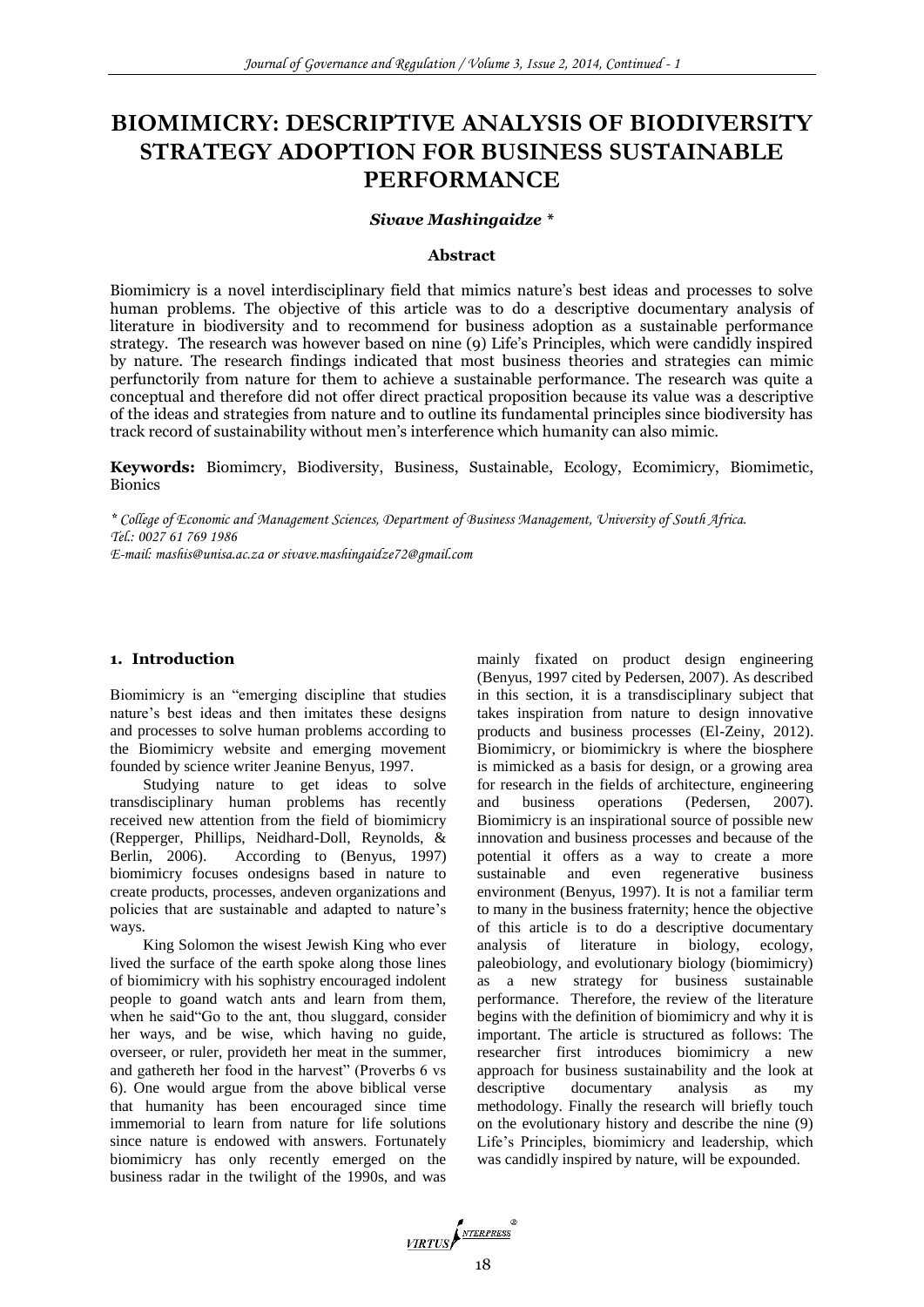## *1.1 Definition of Biomimicry*

The term "Biomimicry" first appeared in scientific literature in 1962 and grew in the usage in the 1980s in material sciences (Benyus, 1997 cited by Goss, 2009).The term 'biomimicry' is a derivative from the Greek bios; life, and mimesis, imitation (Benyus, 1997). Biomimicry is the imitating or taking inspiration from nature's forms and processes to solve problems for humans (Benyus, 1997). The preceding definition was broken further by (Benyus, 1997) as follows:

1. Nature as model. Biomimicry is a new science that studies nature's models and then imitates or takes inspiration from these designs and processes to solve human problems, for example a solar cell inspired by a leaf.

2. Nature as measure. Biomimicry uses an ecological standard to judge the "rightness" of our innovations. After 3.8 billion years of evolution, nature has learned and discovered: What works. What is appropriate? What lasts? What does not last?

3. Nature as mentor. Biomimicry is a new way of viewing and valuing nature. It introduces an era based not on what we can extract from the natural world, but what we can learn from it.

In engineering, multiple terms label the practice of learning from organisms and systems present in the biosphere. These include: bioinspiration, biomimetics, bionics, biognosis and others (Schmidt, 2011).Biomimetics, biomimicry and bionics possess definitions traceable to those responsible for coining the terms. The engineering disciplines recognize Otto Schmitt as the originator of the word biomimetics (Bhushan, 2009). Schmitt purportedly created the term while developing a biologically inspired electrical circuit known in the electrical engineering community as the Schmitt Trigger (Schmidt, 2011). Schmitt defined biomimetics as, "'the mimicry of life,' or biology," and he believed that the products of this mimicry could help solve mankind's problems (Bhushan, 2009).

Biomimetics – "the study of the formation, structure, or function of biologically produced substances and materials (as enzymes or silk) and biological mechanisms and processes (as protein synthesis or photosynthesis) especially for the purpose of synthesizing similar products by artificial mechanisms which mimic natural ones" (Bhushan, 2009).

Bionics – "a science concerned with the application of data about the functioning of biological systems to the solution of engineering problems" or "the study of systems, particularly electronic systems, which function after the manner of living systems" (Bhushan, 2009).

## *1.2 Biomimicry as a panacea to business problems*

It is very evident in today's world that human development is going tangential with nature (Paul, 2010). The world is changing and every business needs to comprehend the global trends to remain workable and survive in the future and biomimicry is the only panacea to this. According to Paul (2010) the current business ecosystem breathes on:

1. Population explosion – growing inequality, aging population, and health challenges

2. Scarcity of resources – rising cost, migration of population

3. Biodiversity – extinction of species

4. Transparency and Awareness– People see what business do

5. Changing values – declining trust

6. Lack of skill

Paul, (2010) further stated that biomimicry increases efficiency and skills to the above business ecosystems and reduce costs, and this can allow humanity to both raise standards of living and preserve the environment and a cost-benefit evaluation points to the merits of biomimicry as reducing three major sources of costs:

1. The economic cost of pollution

2. The economic cost of waste disposal

3. The economic cost of natural resource depletion

#### *1.3 What is Biodiversity?*

The Canadian Biodiversity Strategy defines biodiversity as the variety of species and ecosystems on Earth and the ecological processes of which they are a part – including ecosystem, species, and genetic diversity components (Vold, and Buffett, 2008). The United Nations Convention on Biological Diversity provides a similar definition for biodiversity: "the variability among living organisms from all sources including, inter alia [among other things], terrestrial, marine and other aquatic ecosystems and the ecological complexes of which they are part; this includes diversity within species, between species and of ecosystems." In short, the term is used to refer to life in all its forms and the natural processes that support and connect all life forms. Biodiversity is not easily defined because it is more than just the sum of its parts, as all of its elements, regardless of whether we understand their roles or know their status, are integral to maintaining functioning, evolving, resilient ecosystems. Complex concepts such as biodiversity are often easier to grasp if reduced to their component pieces. While this approach does not give a complete picture of how these pieces interact and combine to create biodiversity, it helps us understand different aspects of biodiversity (Vold, and Buffett, 2008).

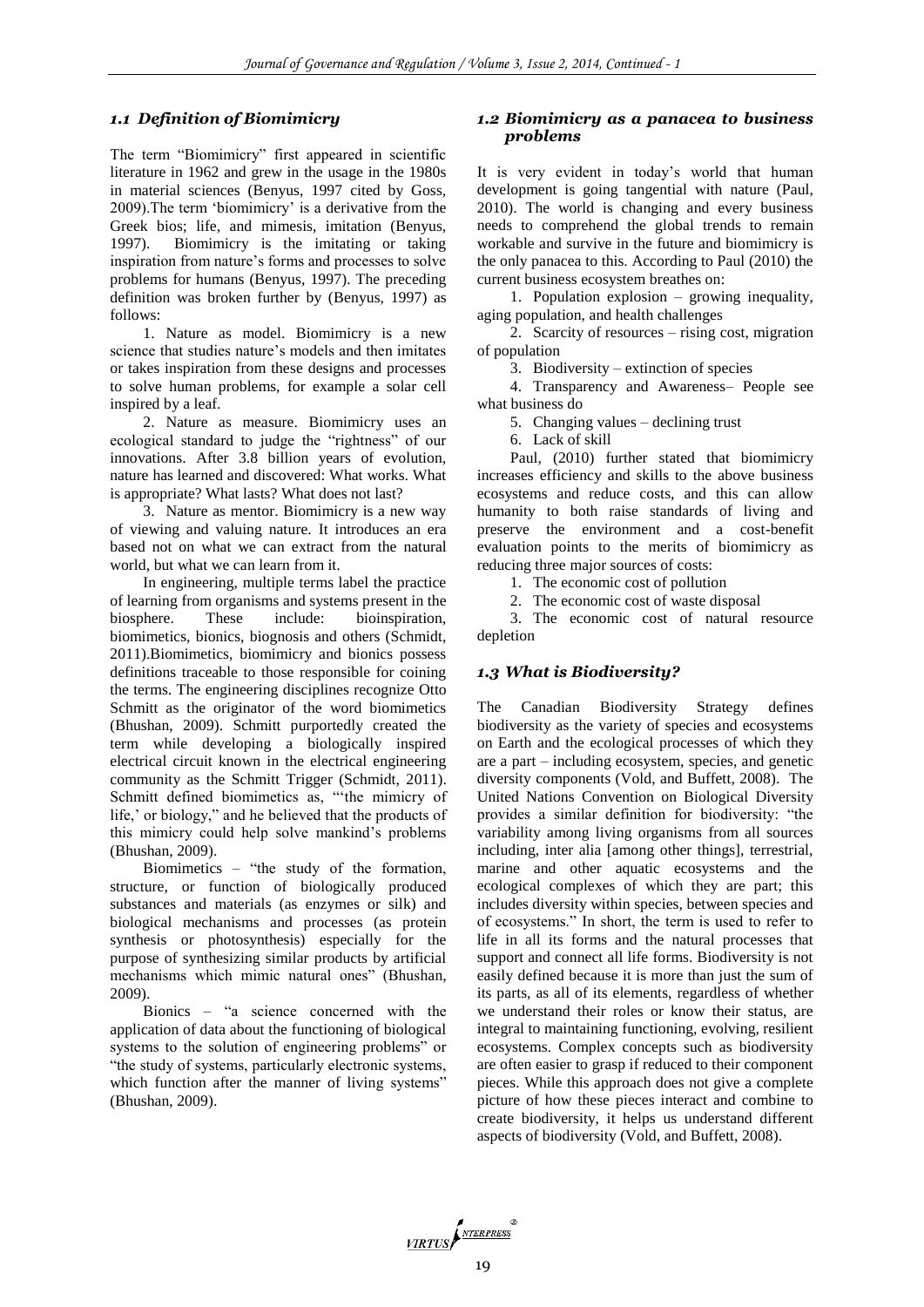#### **2 Research Methodology: Documentary Analysis**

For the purpose of this study a descriptive research methodology has been adopted, because it is restricted to factual registration and thatthere is no quest for an explanation why reality is showing itself this way (Tsang, 1997). In principle, descriptive research is not aiming at forming hypotheses or development of a theory (Creswell, 2002). Through document analysis descriptive research isabout describing how reality is in the natural ecosystem. With descriptive research in its purest form explaining and evaluating is left to the reader or to other disciplines (Krathwohl, 1993).

Document analysis is the systematic exploration of literature from various disciplines, biology, ecology, paleobiology, and evolutionary biology, business or other artefacts such as films, videos and photographs. Hanson et al., (2005) argued that documents are unobtrusive and can be used without imposing on participants; they can be checked and rechecked for reliability. This methodology emphasizes an integrated view of speech/texts and their specific contexts. Texts in documentary analysis can be defined broadly as books, book chapters, essays, interviews, discussions, newspaper headlines and articles, historical documents, speeches, conversations, advertising, theater, informal conversation, or really any occurrence of communicative language (Robson, 2002).

Two criteria pivoted the selection criteria of literature that serves as the bedrock forthis research. First, the selected literature for review needed to explicitly describe or explain the biosphere inaccessible terms and also the literature from the texts needed to be general and all encompassing. General texts according to Robson (2002) are respected journals and sections of journals focusing on these disciplines (from biomimicry, biology, ecology, paleobiology, bionics, ecomimicry, biomimetics and evolutionary biology) served as secondary sources for this treatise. Keywords such as principle, biomimcry, business, sustainable, ecology, ecomimicry and bionics were used to query databases such as Web of Science, JSTOR (a digital library founded in 1995 and originally containing digitized back issues of academic journals, and it now includes books and primary sources, and current issues of journals), and UNISA Electronic Databases such as Sage Journal, EBSCO, SABINET.The researcher practically reviewed all the content available on the website of the Biomimicry Institute (Missoula, MT, USA; www.biomimicry.net)

# **3 Evolutionary biomimicry**

Biomimicry appears to be a forgotten science more than a truly new one, since many people across history have turned to nature for human design

(Yurtkuran, Kırlı, &Taneli, 2013). Leonardo da Vinci for example drew sketches of a flying machine inspired by birds' wings. Hence, biomimicry is relatively an old concept whichhas been revamped (Benyus, 1997).

## *3.1 Early biological analogies: organizations as human bodies*

Bio-spherical resemblance can be traceable back to classic great Greek philosophers. Socrates, Plato and Aristotle compared the polis (city or state) to the human body (Hodgson, 1988and Goggans, 2004). Just like a system is described as a working together of different components of a body to complete a definite goal.The same principle works the same like organs and limbs as they co-operate in the body, citizens – who hold a variety of skills among themselves which are vital to the polis (city or state) – work together in service of the polis (Hodgson, 1988 and Goggans, 2004). In turn, each citizen needs a healthy polis to satisfy their various needs – the relationship between the individual and the organization is based on interdependence. Furthermore, the organisation of the polis (city or state) does not come as the result of a plan, but as an emerging process (Hodgson, 1988 and Goggans, 2004).

The Irish political theorist and philosopher Edmund Burke in the 18th century and the Scottich chemist Andrew Ure in the 19th century also used biological analogies to discuss both political and business organizations (Edwards, 2001). Andrew Ure, in 1835 compared his "three principles of action, the scientific, moral and commercial to the muscular, the nervous, and the sanguiferous system of an animal" and suggested that "three distinct powers concur to their vitality - labor, science, capital; the first destined to move, the second to direct, and the third to sustain(Edwards, 2001). When the whole are in harmony, they form a body qualified to discharge its manifold functions by an intrinsic self-governing agency, like those of organic life (Edwards, 2001, citing Ure, 1835).

In the early 20th century, business management theorist (Emerson, 1918 cited by Vincent, Bogatyreva, Bowyer, & Pahl, 2006) made several biological analogies. He suggested studying the "marvelously perfect and adaptable" nature of trees or cells to understand organizations: "cells, whether in plant or animal life […] know how to organize, to grow, to develop, to coordinate, to cooperate" (Emerson, 1918 cited by Vincent *et al.*, 2006). Emerson also found inspiration in the way natural organizations are adapted to a succession of sudden and rapid changes, and long periods of routine which provided not only for a strong growth but also for renovation (Emerson, 1918 cited by Vincent *et al.*, 2006)

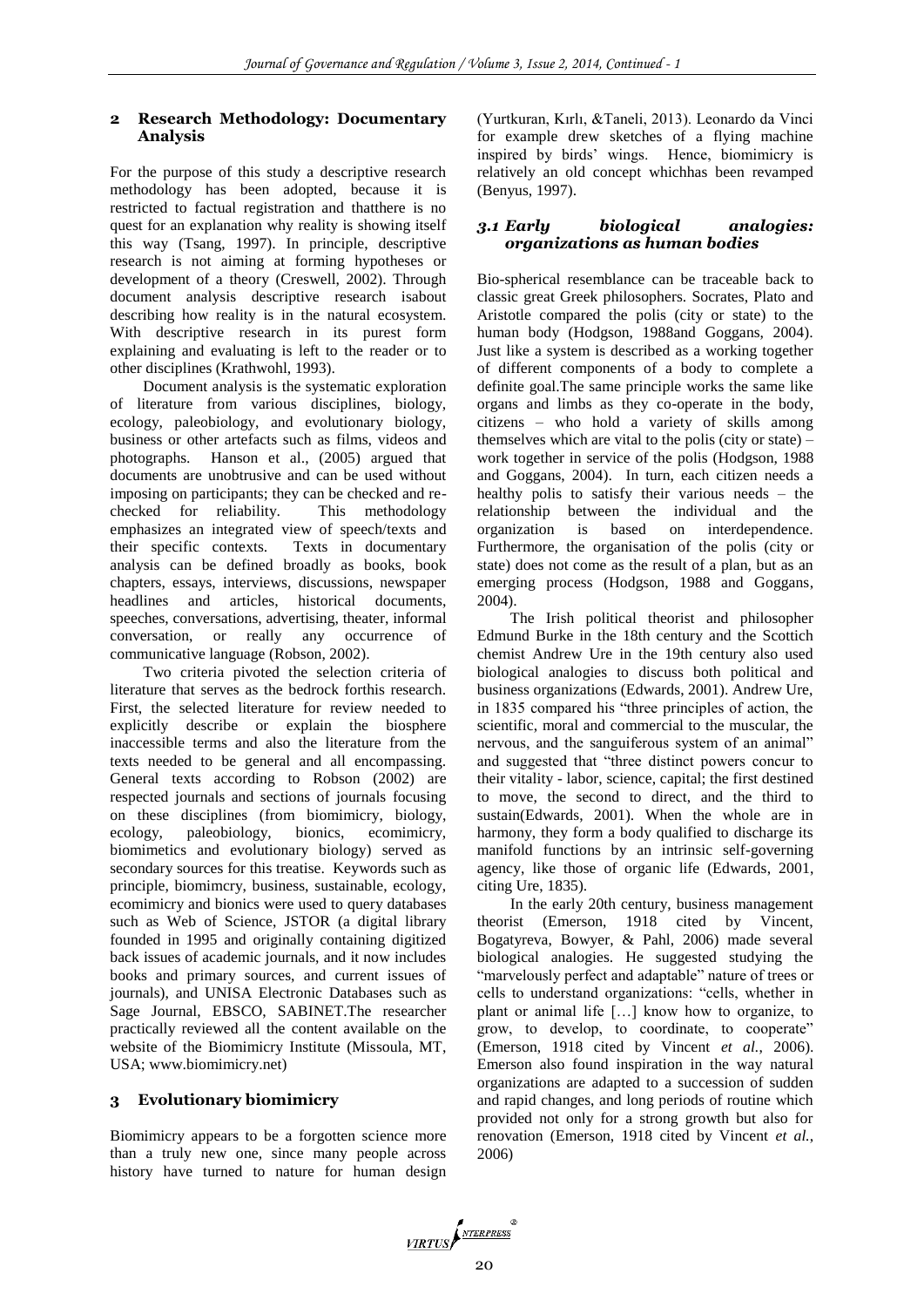In the dusky of 1950s an American biophysicist Otto Schmidt and US Air Force doctor Jack Steele conducted research on machine engineering inspired by nature, for which they coined the terms biomimetics and bionics respectively (Vincent *et al.*, 2006). However, whereas these approaches do take nature as a 'model', biomimicry as proposed by Benyus, adds the 'measure' and 'mentor' dimensions which refer to sustainability and a profound mindset shift in terms of our metaphysical relation to nature and collective destiny as a species. In that respect, biomimicry can be truly be seen as a welcome novelty (Benyus, 1997. But biological analogies have a long history in politics, economics and management.

## *3.2 Evolutionary Economics inspired by biology*

Charles Darwin and Herbert Spencer's evolution and natural selection theory had a significant influence on early 20th century's economists (Foss, 2006). Darwin and Herbert also notably influenced Alfred Marshall who produced one of the most famous biological analogies which he compared young companies to young trees in the forest that struggle to grow in the shadow of their old rivals. Some die and others grow stronger and eventually "tower above their neighbors" before eventually dying of age (Marshall, 1925, quoted by Foss, 2006). This theory was the basis for neoclassical justification of free markets as advocated by Milton Friedman and put very simply by John D. Rockefeller (Foss, 2006). The growth of a large business is merely a survival of the fittest.

However the neoclassical school which has dominated economics thinking in the Western world in most of the 20th century, and whose Marshall is seen as one of the founders, eventually led to a "a historical, fully adapted, uniform equilibrium" view of the firm (Foss, 2006), in which there could be no variety, no selection, no evolution. Hence biological analogies disappeared from economics until 1970, with peripheral exceptions (Hodgson, 1995). UCLA economist ArmenAlchian did write a provocative paper called "Uncertainty, Evolution and Economic Theory" in 1950, which reintroduced the idea of evolution and variety. But his ideas were not picked up before a few more decades with Nelson and winter's Evolutionary Theory of Economic Change (1982). Their work challenged the neoclassical model of uniformity, rational agents and equilibrium with the ideas of variety, bounded rationality and nonequilibrium that resonate with system thinking to which we now turn (Hodgson, 1995).

#### *3.3 Chaos, complexity and systems*

The twentieth century saw the emergence of a new scientific paradigmatic shift with the cybernetics and systems theories, which cover various disciplines among which mathematics, psychology or biology (Freedman, 1992). Major authors include the English psychologist W. Ross Ashby or the Austrian biologist Ludwig von Bertalanffy who introduced his General Systems Theory in 1968 (Freeman, 1982). While traditional science following Galileo, Descartes and Newton – had led to atomism and reductionism and in turn focused on analysis, prediction, and control, this new science emphasized chaos and complexity (Freeman, 1982). Originated in science these new ideas eventually permeated economics, business and organisation management and challenged the established thinking – based in Western economies on Taylorism.

Taylorism was indeed a product of the 19th century scientific regard for reductionism: breakings down things into isolated parts in order to better control them (Freeman, 1982). In the 1960s studies by Scottish researchers Tom Burns and G.M. Stalker, and British organization sociologist Joan Woodward exposed the limits of Taylorism (Freeman, 1982). Their work paved the way to the contingency theory according to which there is no one best way to organize a firm: the optimal management depends on the environment. In the face of an unstable and uncertain environment, Taylor's mechanistic organization – based on the fragmentation of work, the separation of planning from execution, and the isolation of workers from each other – is too rigid to adapt quickly to change – and is outperformed by the organic type of firm, more flexible and open. Coevolution can be seen as the reunion of the idea of interdependence between the parts and the whole – demonstrated by to body metaphor – and that of evolution (Hodgson, 1995 and Goggans, 2004).

#### **4 Biomimicry for business sustainable management**

Although the major focus of biomimicry is on the technical design, Benyus' book does comprise a chapter about business management concepts in relation to biomimicry (Benyus, 1997). She referred to Paul Hawken's 'Ecology of Commerce' (1994) where theof concept of industrial ecology was developed by Michael Braungart and William McDonoughin (2002) with 'Cradle to Cradle', which focused on closed-loops systems – where waste equals 'food' or input – and solution-based business models (Benyus, 1997). Beside the application to organization and team management, biomimicry for business management has however not grown as much as its design counterpart. Yet, beyond specific technical solutions, nature provides a powerful and rich source of inspirational metaphors. This requires an understanding of more abstract and conceptual principles that govern nature (Chang, 2010).

However, only recently since the biomimicry movement emerged has business management been addressed through Biomimicry for Creative

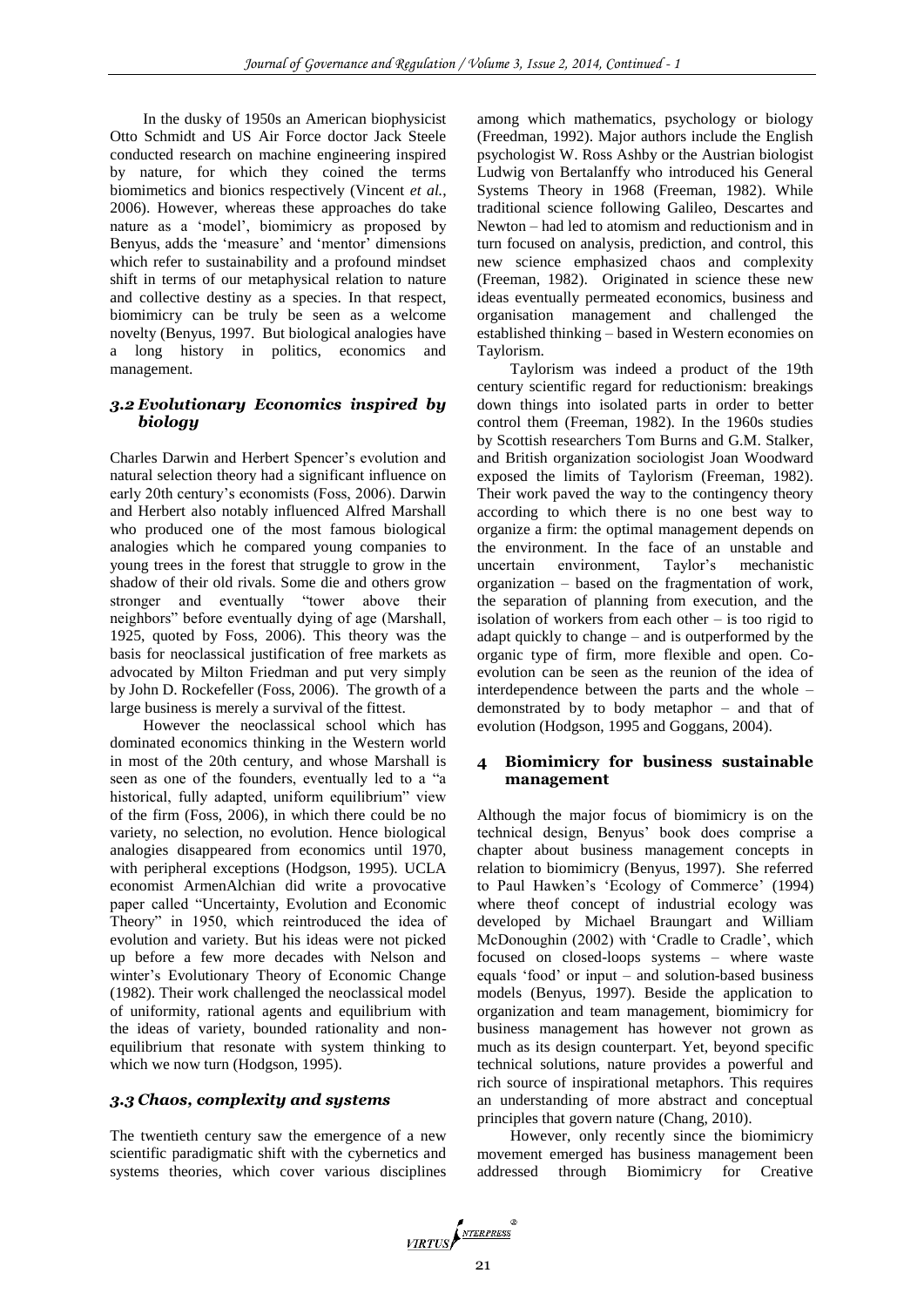Innovation (BCI). Biomimicry for Creative Innovation (BCI) is a collective of professional change agents, biologists and design professionals founded in 2009 that translated the Biomimicry Guild's 'Life's Principles' into a more businessoriented framework (Benyus, 1997). Nature Principles' suggest a set of behaviours and qualities which simply echo the law of the system – the Earth – upon which our lives – let alone our business – depend. They are neither a model nor a theory, but rather a philosophy which reminds us that while humans are a special species on Earth, we are still part of nature and subject to its law (Kaplinsky,  $2006$ ).

Benyus holds that nature has nine basic operating principles that can be used as a beneficial model for human behavior and business operations. She further posits these laws, strategies and principles have beenfound to be consistent over generations, and over cultures (Benyus, 1997). More importantly, they can be observedby anyone who is interested in perpetuating a highstandard of living in harmony with nature.

# *4.1 Nine Principles of Ecosystem Biomimicry*

By conducting a comparative analysis of related knowledge of ecosystem principles in the disciplines of ecology, biology, industrial ecology ecological design and biomimicry, a group of ecosystem principles aiming to capture cross disciplinary understandings of ecosystem functioning was formulated (Pedersen and Storey, 2007). It is intended that this biomimicry theory in the form of a set of principles based on ecosystem function could be employed by designers, to aid in the evolution of methodologies to enable the creation of a more sustainable built environment and business management (Pedersen and Storey, 2007). A set of ecosystem principles derived from comparing cross disciplinary understandings of how ecosystems function is detailed by Pedersen and Storey (2007) as follows.

Rewards cooperation and integration-makes symbiotic relationships work because nature is all about connections between relationships. Nature knows that we do not always haveto go it alone (Morgan, 1997). Moreover, nature allows predationand competition to exist through cooperation and natural ecosystems operate on a symbiotic, complex network of mutually beneficial relationships (Morgan, 1997). Working together is a rewarding and necessaryphenomenon in the natural ecology. Teams should be holistic and crossfunctional, the same applies to business, people should be broadly trained rather than specialized so that they are interchangeable, and equipment should be general purpose and organized in cells that produce a group of similar products rather than specialized by process stage (Morgan, 1997, Hayes 1994). This idea is central to Business Process Reengineering, as promoted by Hammer (1990), discussing on Morgan's Six Models of Organization or holographic organization (Morgan, 1997) and to lean management, as observed with some of the most successful Japanese manufacturers (Hayes and Pisano, 1994,). In these organisations, capabilities must be distributed, according to the 'whole-in-parts' concept (Morgan, 1997). Bonabeau & Meyer (2001) commended on the collective behaviors of (unsophisticated) agents interacting locally, the agents follow very simple rules, and although there is no centralized control structure dictating how individual agents should behave whether its local or to a certain degree random, interactions between such agents lead to the emergence of "intelligent" global behavior, unknown to the individual agents. Natural examples include swarm intelligence including ant colonies, bird flocking, animal herding, bacterial growth, and fish schooling.

Nature always fits form to function, efficiently and elegantly. Zari (2007) and Reap (2005) describe the characteristic of form fitting to function as the use of limited materials and metabolic energy to create only structures and execute only processes necessary for the functions required of an organism in a particular environment.' Geometry and relative proportions found in nature are offered as examples of materials and energy efficiency by various authors (McKeag, 2013). Nature builds something that works because it was built within the confines of available resources. Also, the shape that somethingtakes depends upon what it is intended to do. Furthermore, nature's designs are organic andonly as big as they need to be to fit their function, rather than being linear (squares andblocks) and oversized, with a focus on form (Chang, 2010). Nature optimizes rather than maximizes. Organisms in nature co-evolve, work as teams, adapting to the changes of others (for example they fit form to function). Bio-Teaming catering to the pressing needs to face the major challenge present in today's organizations with respect to speed and responsiveness of teams. Thompson, a team dynamic expert has done an extensive research on understanding the methods of interactions and how teams achieve optimal co-ordination through nonverbal communication (Thompson, 2013). And according to his findings nature's team transmit required information relating to threats and opportunities in the surrounding atmosphere. For example, a honeybee does the waggle dance to indicate other bees about the presence of good nectar spot and each member takes independent actions to grab the opportunity (Thompson, 2013).

Nature depends on and develops diversity of possibilities to find the best solution(s), rather than a one-size-fits-all, homogeneous approach. Nature also depends upon randomness, more so than reason, because randomness creates anomalies that open

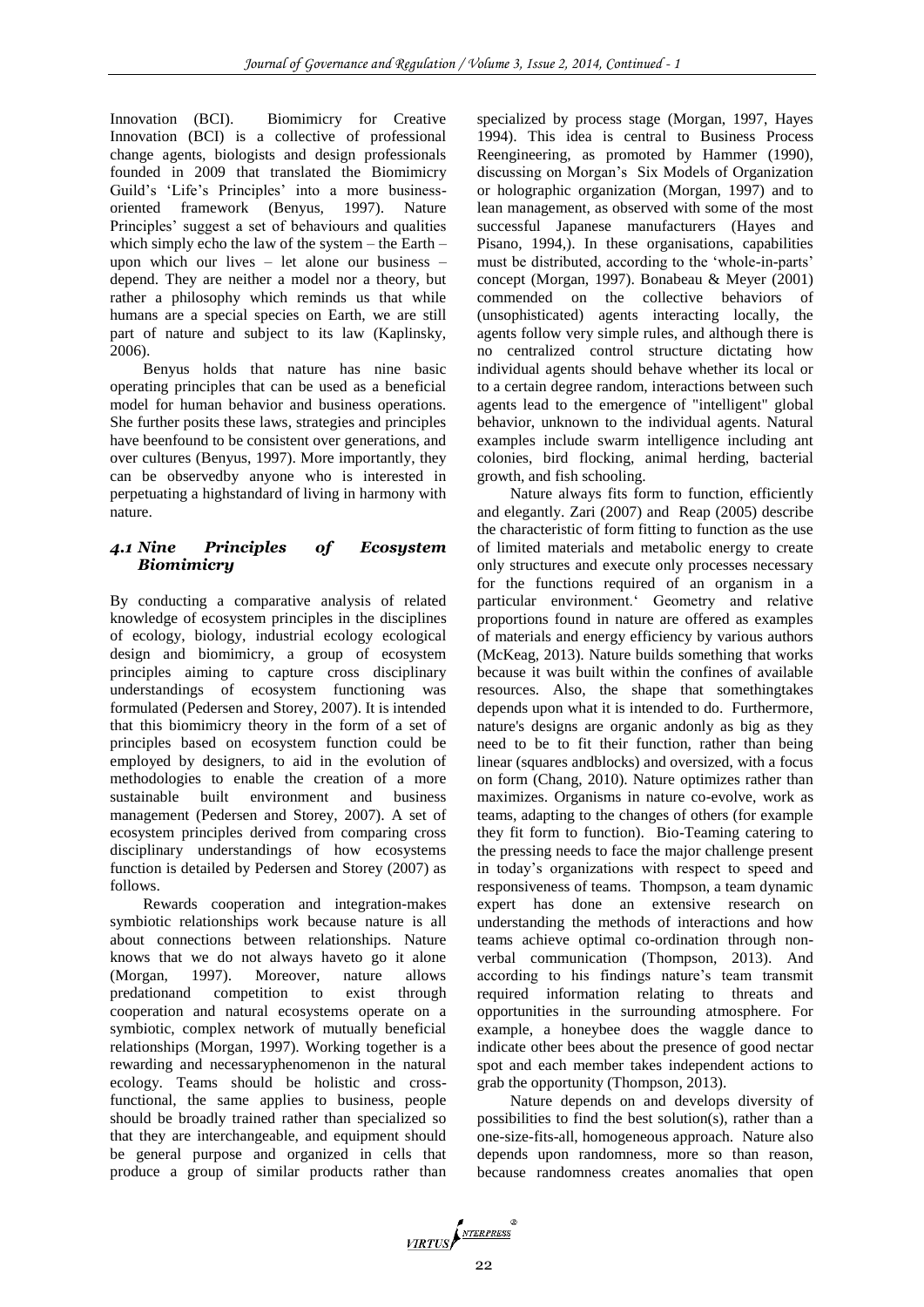opportunities for diversity (Chang, 2010). This randomness of entropy (the breakdown of order) allows for flexibility (Chang, 2010). A wide variety of plants and animals create the bank of diversity. The entire habitat is used, not just bits and parts of the system. Also, a system must be as diverse as its environment in order to remain viable remarked Chang (2010).

Systems respect regional, cultural and material uniqueness of a place. Systems are flexible, allowing for changes in the needs of people and communities allowing for emergent diversity. Organizations' should obviously not only be aware of external stakeholders. Sensing and responding to their needs and motivation of their employees will improve their engagement and consequently organization's performance. Furthermore, decentralization of decision-making to employee level greatly enhances the organization's ability to sense and respond to changes in its environment as employees' diversity and creativity is a source of innovation in terms of process and product (Morgan, 1997).

Nature recycles and finds uses for everything. Being adaptive requires a smart management of natural and technological resources. There is a "need for a fundamental conceptual shift away from current industrial system designs, which generate toxic, oneway, "cradle-to-grave" material flows, and toward a "cradle-to-cradle" system powered by renewable energy in which materials flow in safe, regenerative, closed-loop cycles" (Mc Donough *et al*., 2003). This concept is directly inspired from nature where there is no waste as such, since waste is food. So "in closedloop production systems, modelled on nature's designs, every output either is returned harmlessly to the ecosystem as a nutrient, like compost, or becomes an input for manufacturing another product" (Lovins *et al*., 1999). Benign manufacturing will ensure that biological output can be harmlessly recycled, and 'design for disassembly' will ensure that recycling any output will be technically and economically feasible (McDonough and Braungart, 2002). Everything becomes recyclable; everything has ause. Waste should be a good thing because it will be reused again for another purpose. Naturewants waste; it needs it to sustain itself (waste equals food or sustenance). Nature does not generate waste, per se; it does not foul its own nest because it has to live in it. In closed systems, each co-existing element consumes the waste of another as its lifeline! From this perspective, the word waste goes away because waste means to fail to take advantage of something (Lovins *et al.*, 1999).

Nature requires local expertise and resources. Just as nature requires a rich bio-diversity toadapt to change and to grow, local ecosystems require a rich range of interlocking resourcesand the involvement of many local species to create a vibrant natural community (Morgan, 1997). Locals are familiar with the boundaries within which they are living and are

familiar with other specieswho share this space and who have developed their own adaptive expertise. Nature does notneed to import from outside. If it is not there, it cannot be used. Natural ecosystems are tiedto the local land; hence, sustainability requires reliance on local expertise and indigenous knowledge. Species that make up ecosystems tend to be linked in various relationships with other organisms in close proximity (Morgan, 1997). They typically utilize resources and local abundances from their immediate range of influence, and tend to be well adapted to their specific microclimatic conditions (Morgan, 1997).

Nature avoids internal excesses and overbuilding by curbing excesses from within. Nature has no ego to drive it like human beings. Nature remains in balance with the biosphere, that part of the earth and its atmosphere in which living organisms exist, that is capable of supporting life. Social insects can also teach a great deal about innovation and leadership. Their foraging strategies demonstrate a balance between exploitation of existing sources and exploration for new ones, an emerging and democratic decision-making process and a collective support to the chosen options (Bonabeau and Meyer, 2001). Honeybees' swarming – the splitting of the nest in two when the colony becomes too large – further suggests that organisations cannot grow forever. They will reach a point of diminishing returns when they should spin off some of their operations. Interestingly, there is no social-insect equivalent to mergers, only spin-offs (Bonabeau and Meyer, 2001).

Nature taps into the power of limits and manages not to exceed limits. Species flourish withinthe boundaries that surround them, and do not seek elsewhere for resources, as they useexisting materials sparingly (Morgan, 1997). Nature depends upon its constant internal feedback mechanismsfor information on how to maintain balance. It makes the most efficient use of its surrounding resources and uses limits as a source of power, a focusing mechanism, always conscious of maintaining lifefriendly temperatures, harvesting within the carrying capacityof the boundaries and maintaining an energy balance that does not borrow against the future (Morgan, 1997). Learning to live with finite resources isa source of powerful creativity in nature as limits create power. This idea is the opposite of seeing limitsas a dare to overcome the constraints due to scarcity and to continue our expansion (Morgan, 1997). Nature teaches us to flourish within boundaries. For example, mycorrhiza fungi grow in a fungal mat in the ground between the trees that have access to both sun and water, distributing these necessary nutrients between the trees (Morgan, 1997). Mimicking the symbiotic relationship between the fungi and its associated trees, the relationship between the national body and the chapters would evolve from hierarchical to supportive, ensuring the

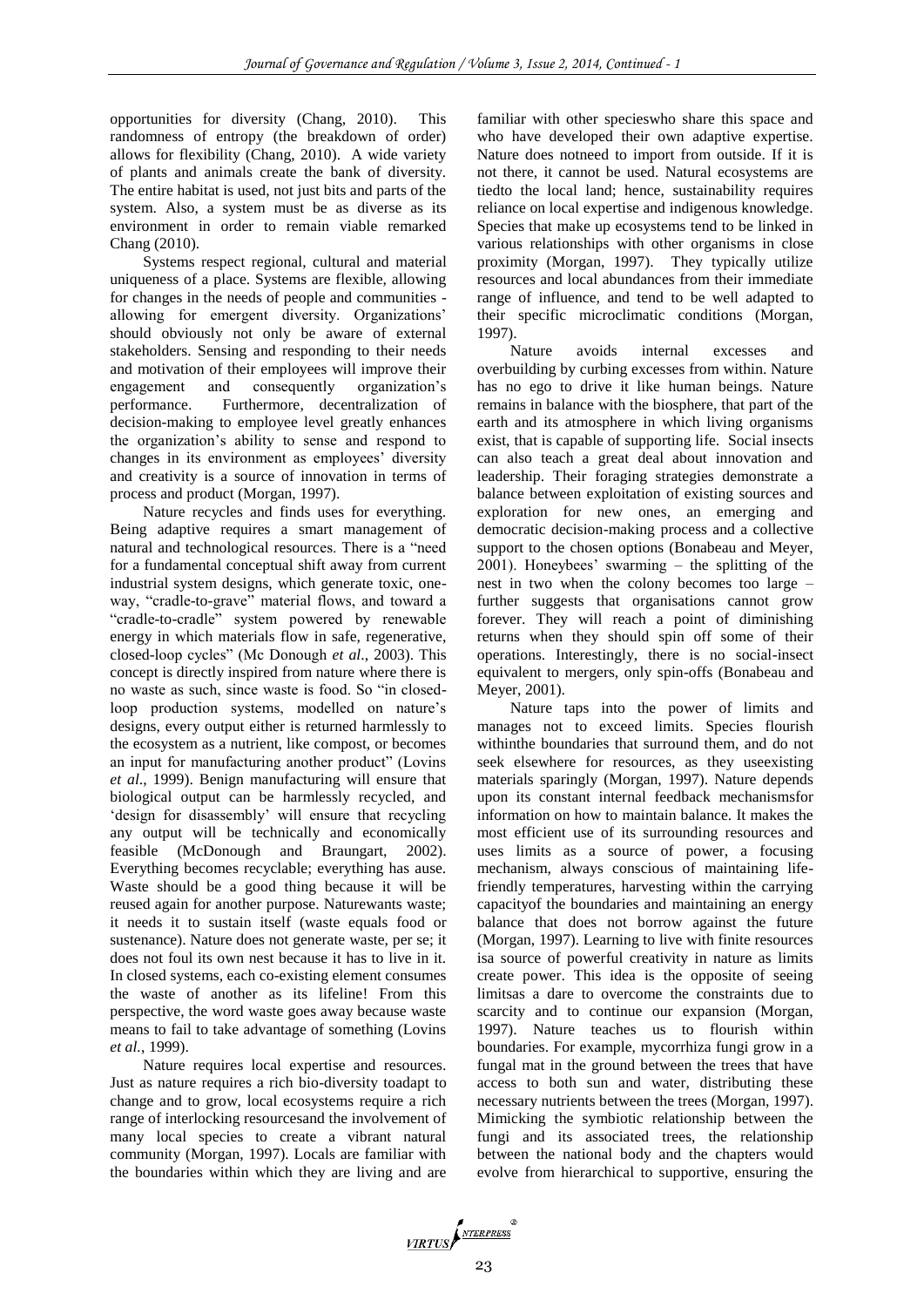flow of information and resources and leveraging local initiatives (Walker, 2010).

Nature runs on the natural sunlight. In the natural ecosystem all energyis sunlight and nature knows how to gather energy efficiently. Leaves follow the sun and photosynthesis is 95% efficient (Leitch, 2013). Plants use the sun to turn light into sugar, the natural food thatthe plant lives on - and then humans eat the plant. The photosynthetic process also useswater and releases the oxygen that everything absolutely must have to stay alive (Leitch, 2013). But, naturedoes this by using contemporary sunlight rather than heirlooms of sunlight (fossil fuels).The sun also acts as a timing and directional orientation or spatial organization mechanism for example biological rhythms such as diurnal and annual (or longer) cycles are determined by the sun's gravitational effect and the rotation of the earth(Leitch, 2013).

Migration patterns or flowering seasons in some species in response to these cycles are examples of the role the sun (or the earth's relative position to it) has in timing mechanisms in ecosystems.

If the built environment was based on this one principle alone as is advocated by sustainable design theory in general, where its energy was sourced from contemporary sunlight (including wind, hydro and biomass) and it was cited and organised according to climate, environmental impact would be considerably less and there may be consequent significant positive physical and psychological health impacts (Lovins *et al*., 1999).

Nature uses only the energy and resources that it needs. Lovins *et al*., (1999) who did a research on the ecology draws on the interest ratherthan the entire natural capital at its disposal. According Lovins et al., (1999) nature does not draw-down resources, meaning itdoes not deplete resources by consuming them unnecessarily. In order to make optimal andmaximum use of the limited habitat, each organism finds a niche, using only what it needsto survive and evolve. With the rise of the environmental crisis, resource depletion, pollution and climate change, environmental management has become a hot topic for business and most initiatives must aim at reducing negative impacts to the environment. Rather than addressing the cause of the problem the designers must goals and using practices that sustain a fundamentally flawed system" (Mc Donough et al., 2003). As reactive eco-efficiency is replaced by proactive eco-effectiveness, business evolves to solutions-oriented and closed loop models (Lovins et al., 1999). The only sustainable approach is a net positive impact on nature. Ultimately, business must restore, sustain, and expand the planet's eco-systems so that they can produce their vital services and biological resources even more abundantly" (Lovins et al., 1999)

#### *4.2 Nature as Model, Measure and Mentor*

Biomimicry is a new way to view and value nature (Benyus, 1997). According to Benyus, if people want to consciously emulate nature's genius, they need to look at nature differently and as teacher not an enemy. In biomimicry, people look at nature as model, measure, and mentor. Consulting life's genius brings natures wisdom to bear on today's pressing, messy, wicked problems (Benyus, 2002).

#### *4.2.1 Nature as model*

People would draw on nature to model new forms of behavior. Nature can provide insights into the quest for new ways to frame day-to-day life (Paul, 2010). In nature, there is no waste, and there are no borders separating things. There are just nested systems wherein each part of the system supports the existence of the other parts. Modeling this interconnectedness and interrelatedness would respect the needs of the other species. As Benyus (2002) affirms, that humans are one votein a parliament of 30 million other species (Biomimicry, Guild, 2007). Humanbeing's long standing arrogance (hubris) would nolonger be the model for human behavior. Communities modeled on nature learn how to stay put withoutbankrupting their ecological capital. They learn howto optimize rather than maximize (Bhushan, 2009). The latter focuseson increasing measures such as revenue, profits, andmargins while optimizing involves making a systemor design as effective or functional as possible.

## *4.2.2 Nature as measure*

Ausubel (2005) posited that people would turn to nature for guidance, standards and to use to judge the rightnessof their innovative behaviors and decisions.Are they life promoting? Does the resultant action fit with nature? Will the results or the impact last in a positive way? (Ausubel, 2005). These questions are judged using an ecological standard (Benyus, 1997).What Benyus (1997) refers to as the Nine Laws of Nature, Life's Principles (discussed earlier)? When a natural ecosystem reaches maturity, it is populated by mature living organisms that act in life affirming ways, grounded in the nine laws of nature (McDonough & Braungart, 2002). Onemeasure of rightness is ensemble or living in groups. In nature, an ensemble is a group of complementary parts thatcontribute to a single effect. Ensemble living meansorganisms (humans and other species) learn to maintain a dynamic stability, like dancers, continuallyinteracting without harming or compromising eachother (stepping on each other's toes in the dance).The parts of the ensemble that manifest (rise upfrom the whole) are still enfolded in the whole (Ausubel, 2005).

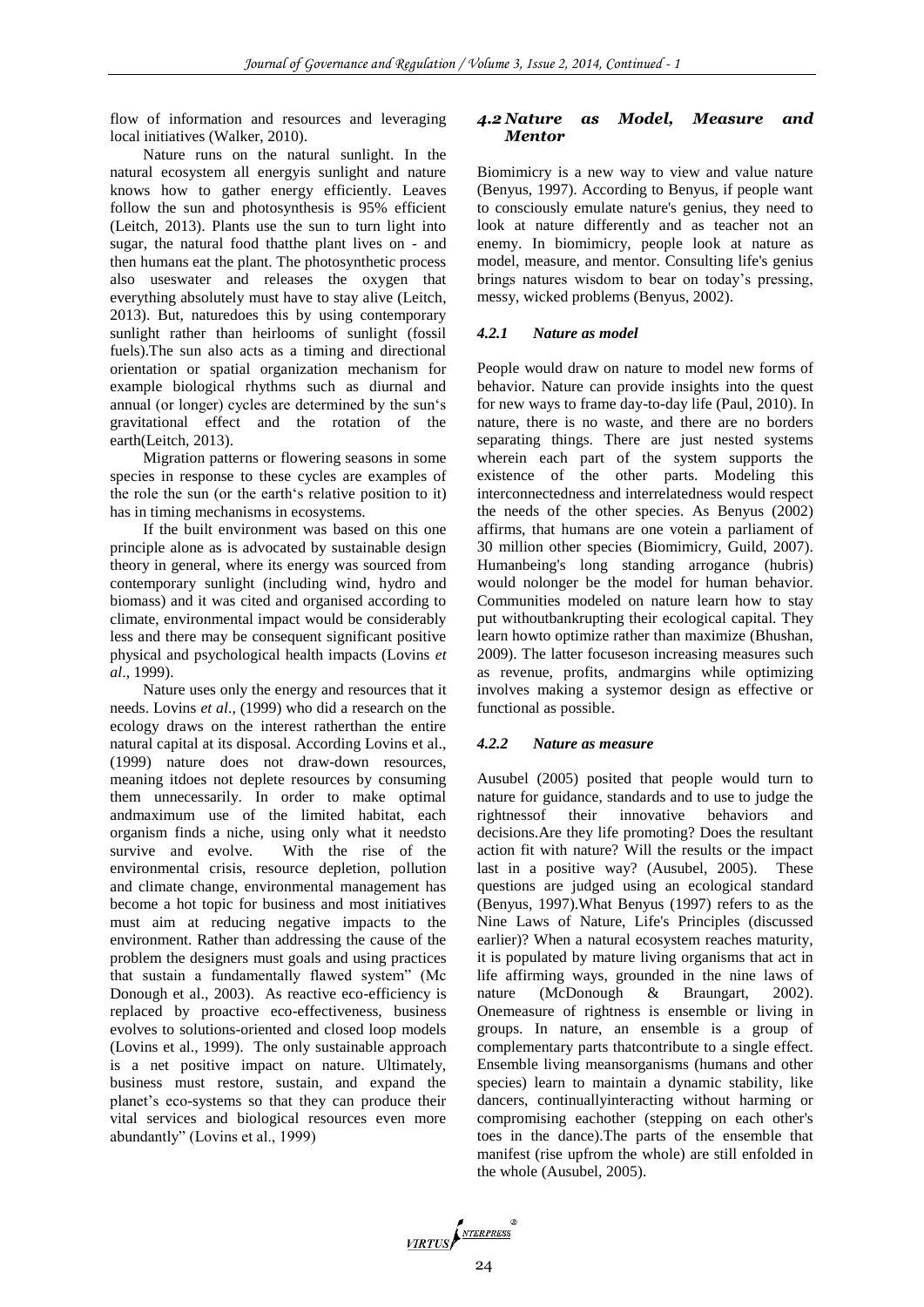#### *4.2.3 Nature as mentor*

McDonough & Braungart (2002) stated that people's relationship with nature would change from master to teacher and mentor. This new relationship would mean people have to steward nature if they want to continue to have something from which they can learn a source of ideas, innovation and inspiration (Robinson, 2004). Nature is a source of knowledge fit for imitation. Mentors are trusted friends, counselors or teachers, usually a more experienced person. Nature has had 3.8 billions of years to evolve and gain experience of living systems in evolving complex, efficient, resilient and adaptive systems (Benyus, 1997). Humans would do well to watch and learn rather than exploit and destroy as the answers are there in nature if peopletake the time to discover and apply innovations (Robinson, 2004). Nature has figured out what works, what is appropriate and what last and has a spirit of cooperation, flexibility and diversity that has made her a reliable and long-term survivor. As mentees, humans would be guided by humility (rather than arrogance) as they begin to learn from" nature so they can learn to fit in alongside the rest of nature (Vincent et al., 2006).

#### **5 Biomimicry and Leadership Lessons**

McKeag (2009) stated that there are a surprising number of behaviors that occur in nature and that can be related to business organizational structures and we only need to look at some of the interesting habits of one of the most common creatures in the world to seehow complex structures can be developed by many hands making light work. There is a great need for better leaders. Certainly if one wants to be successful, one should develop one's leadership skills. Animals can be good examples of leaders for they lead their groups by influencing, showing examples, guiding and constantly communicating with their followers. A few examples are given in the succeeding subsections for illustrative purpose.

#### *5.1 Eagle*

One leadership lesson drawn from nature is the helicopter vision of an eagle. It is said that the eagle soars or flies high when it is hunting. From the way of the eagle, the leader can learn the need to have a high vantage point, giving vision to the people (Ozirney, 2009 cited by Williamson et al., 2010).

When eagles are 30 years old, they go through a process of renewal. Finding a hidden place high in the mountains, the old eagle with curved beak begins to claw at its face, and tear out the old feathers that by now become less airborne. As a result, it bleeds badly. But this is vital for the eagle in order to renew its strength. If the eagle did not do this, it would not be able to live to its normal 40 years (Ozirney, 2009 cited by Williamson, et al., 2010). It is thus vital for the eagle to undergo the change process to gain its strength and this builds the eagle's resilience. By the same token, mankind simply needs to accept the change process, learn and grow. It is part of life and living.

#### *5.2 Ant society*

According to (Johnson and Heimann, 2000 cited Wyles, 2012) the ant is a very busy creature living in a complex system. Collectively, a colony of 40,000 ants has the brainpower of one human being and at the top of the colony is the queen ant, which has a whole army of worker ants that serve her and look after her precious eggs (Johnson and Heimann, 2000 cited Wyles, 2012). To not do so would put the existence of their entire colony at risk. In addition to protecting and serving the queen, worker ants have different roles and responsibilities. Some build, some are foragers, some are defenders, some are explorers for new nest sites and others have the role of tidying and putting out the rubbish. Relating this to the business world, with a chief executive at the top and numerous workers with different roles to play to ultimately keep the organization profitable and surviving in a hostile environment called 'businesses. The workers are committed to their role, because the company provides them with the ability to buy food and shelter, and with a sense of purpose. They have a shared goal whose primary objective is profitability and, ultimately, their survival. Occasionally, in the ant kingdom, the Slave Maker Ant will raid the nests of other ants and steal their pupae. When these new ants hatch, they work as slaves within the new colony. We could perhaps call this an acquisition (Johnson and Heimann, 2000 cited Wyles, 2012).

#### *5.3 Mentoring matriarchs in elephants*

According to a research done King (2013), elephants recognize the importance of mentoring within their social structure, the most obvious being the matriarch of a herd of elephants. The matriarch is usually the oldest and most experienced female elephant; the rest of the herd is usually made up of her daughters and their calves. She influences the herd more than any other group or individual. In a crisis, they will rely on her to make the major decisions about their course of action. As the first and eldest elephant, the matriarch is instrumental in teaching her daughters how to care for their young, who will then help care for their younger siblings, training and preparing them for when they have their own calves. Sometimes, the matriarch is not a born leader and another will step up to the task – an elephant with the qualities required to nurture, teach, build confidence and earn respect. For elephants this is never about overpowering an individual to achieve a leadership position, as in some other social structures within nature. Rather, it may present through a challenge to the authority of the

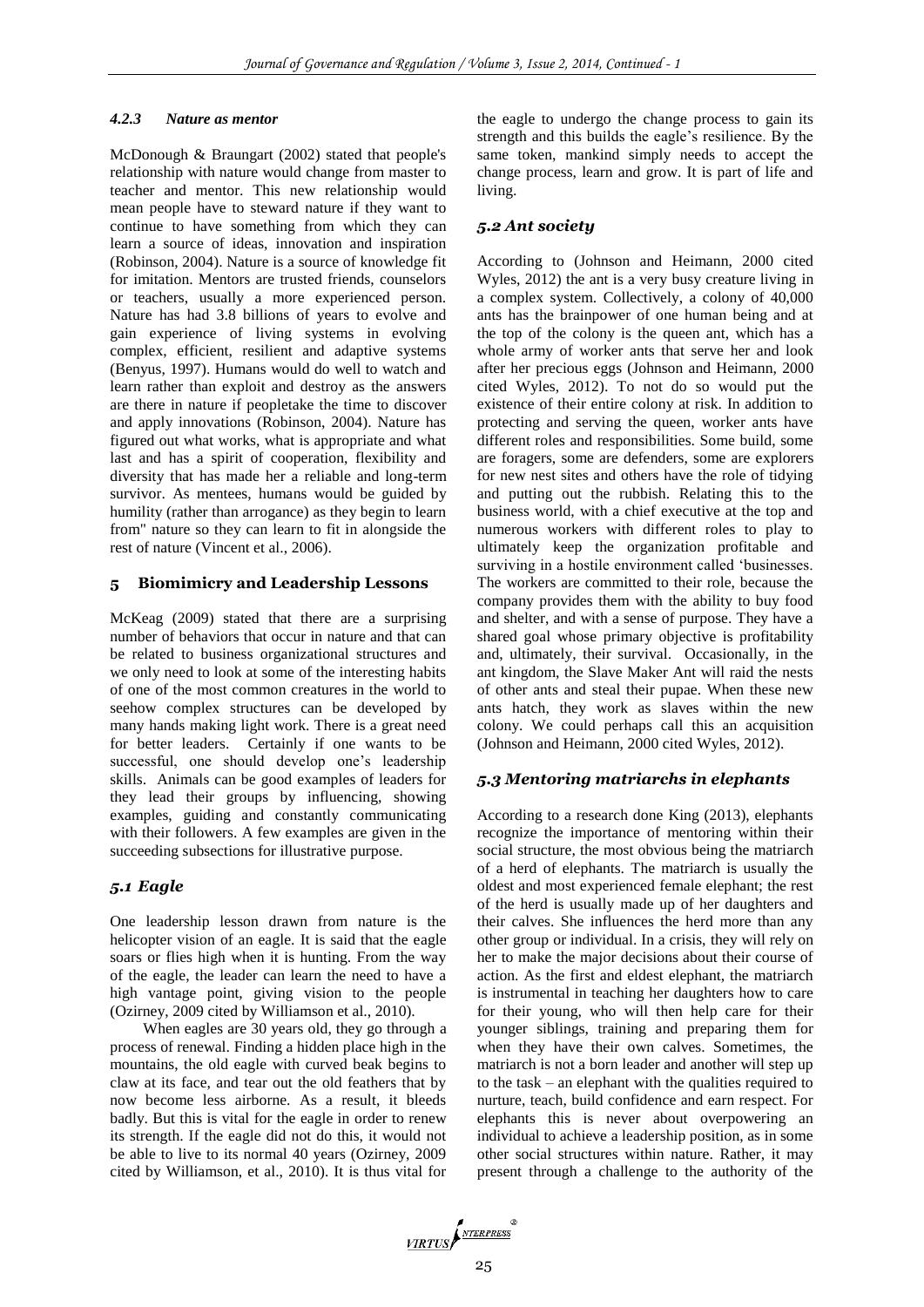matriarch or a decision being made by the rest of the herd. It would be great if all teams worked as smoothly as this, yet the reality is that conflict can easily occur if two people are jostling for leadership position. The key to avoiding this situation is to set clear boundaries and have clear roles and responsibilities. This clarity within the team cements it and allows members to get on with the activity that is essential to the project.

# *5.4 The wolf pack*

Towery (1997) did a research on wolf's pack and discovered that wolves have a very sophisticated group dynamic within every pack. Wolves naturally organise themselves into packs to maintain stability and assist with hunting. He stated that the groups are usually between three and seven, are always led by an alpha male and alpha female, and often comprise their offspring until they mature and venture elsewhere.

The attitude of the wolf is always based upon 'what is best for the pack' and he knows explicitly what needs to be achieved for its survival (Towery, 1997). While there are alpha males and females, each member of the pack understands exactly what is expected of them. In truth, there are usually no more than five to eight wolves howling in a pack. The secret is that the wolves are always careful not to duplicate each other. Each wolf assumes a unique pitch, respecting the individuality of the other members of the pack. This is also true for team communication: by expressing their own uniqueness, while respecting and encouraging the uniqueness of others, the unity of the team becomes a strong, formidable force. However, for the wolf pack, there are strong consequences for failure, if they don't work together, they will be lonely and go hungry (Towery, 1997).

In business organizations, too, the consequences of failure should be clear, yet the reality is that there are often few consequences for a lack of achievement or failure to deliver. Therefore, as well as the purpose of the team being made clear, so too must be what constitutes failure (Johnson and Heimann, 2000 cited Wyles, 2012). Without both aspects being defined, responsibility may not be taken by every individual, causing resentment and further conflict. When individuals take responsibility for their input to the group, great things can happen. At the performing stage of a team, members of the group are selfmotivated and knowledgeable and can handle the decision-making process without supervision. Dissent is expected and allowed, as long as it is channeled through a means that is acceptable to the team. When the team has ironed out its differences, it can be a formidable force against competition.

#### *5.5 Achieving more through communication and teamwork (bioteams)*

By examining the insect world, Thompson (2013) discovered that the gathering of information can make a colony more productive. Scientists have found that a foraging bee that has found a good food source will perform a dance for other bees in the hive, which indicates the location of the food source. This information allows the other bees to tap into the food source, thereby becoming more productive within the hive. Pooling this information helps the whole colony achieve more and this can easily be related to the purpose of working in teams. Each person has a role to play within the team and they can achieve more collectively than they can by working separately. A popular animal analogy to this 'together everyone achieves more' concept is the *Lessons from Geese* prose, which was believed to have been first written by Robert McNeish in 1972 (cited by Thompson, 2013). He had observed geese for many years and was particularly interested in their flight formation and how they flew such great distances during migration. He noted that, as each goose flaps its wings, it creates uplift for the bird that follows. By flying in a V formation, the whole flock has a far greater flying range than if each bird flew alone. When the lead gooses tires, it rotates back into the formation and another goose flies to the point position, so that different geese take it in turns to keep up the speed of migration (Thompson, 2013). In our business world, the appointed leader does not always need to be the person to give pace to the project: there may be different leaders at different stages of its development. The most important point is that the team understands the direction in which it is heading and that it can achieve its goal quicker and more easily when its members work together and are willing to accept and give help whenever it is needed.

#### *5.6 Snake*

Hayes (2007) affirms that snakes such as pythons are said to have swallowed dogs or even huge animals such asbuffaloes; this is because of their flexible jaws which can open up to accommodate thesize of their prey. Here, we can liken this to the confidence and ambitions of a leader.The leader is usually bighearted and magnanimous, wanting to move the people towardsthe vision he or she envisages. Snakes also shed off or change their skins often; here, leaders need to lead change by being fluid in accepting and managing change. Creating a sense of urgency, they motivate their people to accept and implement the change. Leaders celebrate successes, no matter how little; and they also get their people to see the benefits of the change (Hayes, 2007). This is to keep the change momentum going while moving towards

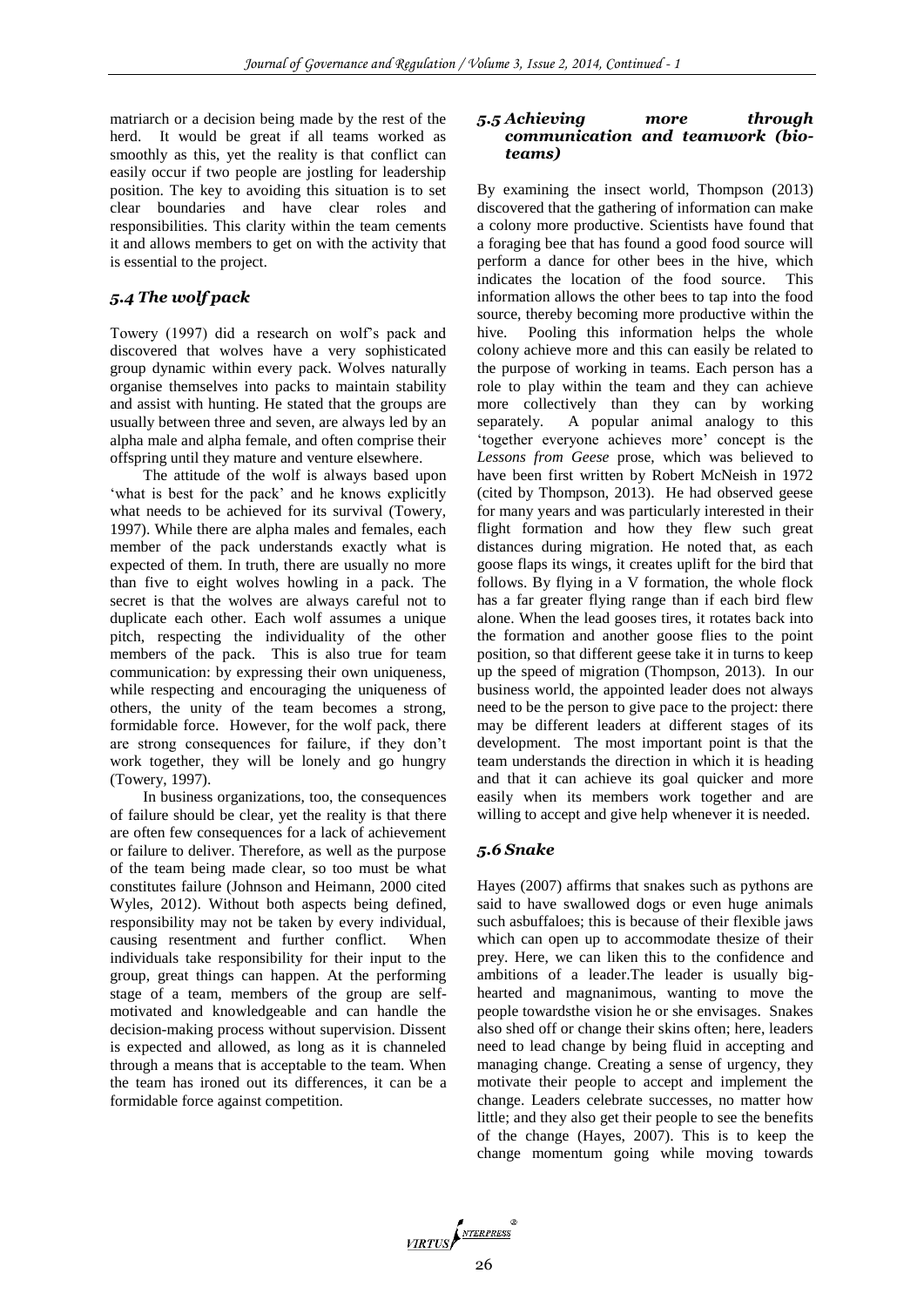realizing the change and it is the key to the citadel of business success.

## *5.7 When the Emperor says adjourn*

Williams (1995) who did a research on Penguins work as teams discovered that when a penguin republic has done a good job they adjourn. In an organization it could be when sales targets are being consistently met, or when all product glitches have been ironed out. Emperor penguins live in the Antarctic and they are the only animals whose breeding season is in winter (Williams, 1995). The teamwork involved in ensuring their young ones survivessuch harshestcold winter conditions. After laying her eggs, the female transfers full responsibility for the project of nurturing them to her male partner, while she disappears to feeding grounds for two months for vacation. During this time, the males spend much of their time sleeping and huddling the young ones together gently rotating as a group, so that they take turns on the outside to warm the kids. A single penguin would perish from the cold and lose his offspring. Two months later, and after the chicks have hatched, the females return and the males then take their turn to feed – their job is done – but they return approximately 24 days later to help feed the chicks and support the mother by taking turns with her to visit the feeding ground (Williams, 1995). After about two months, the chicks have theirjuvenile plumage and can start their independence, although they may be topped up with food by their parents for a short time, before full independence. The parenting is done and it is then time for the next project to start.

#### **6 Critiques**

The documentary literature review analysis has also discovered some schools of thought who arethe idea that technically, the business environment is much more chaotic in terms of resources than nature (Iansiti & Revien, 2004). Sunlight and other resources, for example biological nutrient flow in nature are "fairly constant or at least follow predictable cycles", while "inputs like technology in business ecosystems are constantly changing" (Iansiti & Revien, 2004) "Nature presents itself as being objective and real in every aspectwhereas organizations, and their environments can, to some extent, be understood as socially constructed phenomena" (Morgan, 1997). Therefore life of man in societyis incidentally a biological fact, and has characteristics that are not reducible to biology and must be explained in the distinctive terms of a cultural analysis" (Hofstadter 1992, cited by Levallois, 2011).

#### **7 Conclusion**

The documentary literature review analysis has shown and demonstrated that Nature's Principles as a

whole appear well compatible with business literature and form a comprehensive yet conceptual framework which business can make use for their sustainability. In the light of this article, nature appears to be endowed with solutions in a holistic framework that are highly relevant and recommendable for current business operations. Literature review has shown that most business theories can mimic perfunctorily from nature, among which: Total Quality Management (TQM), Learning Organizations, Strategic Innovation Management, Sustainable Supply Chain Management, Core Competences and Strategic Intent, Management by Values, Natural Capitalism, Cradleto-Cradle and Solutions-based business models (Finchman and Rhodes, 2004).

#### **8 Recommendation and way forward**

Paul (2010), based on few of the examples stated that it will be interesting to study on how businesses can take advantage of biomimicry in improving their management and how they can move towards calling themselves a "bionic enterprise" as a survival strategy for business sustainability. The examples also provide a hint that businesses can create conditions conductive to life or rather society at large. Further research and development can definitely bring break through solutions and strategies in: Going Green in business, Human Resource Management, Project Management and Marketing intelligence. On a peripheral and tangential note, biomimicry can be one of the quintessential tools which businesses can use to enhance their corporate social responsibility (CSR) model and environmental management.

#### **References**

- 1. Ausubel, K. (Eds.) (2005). Nature's operating instructions. San Francisco: Sierra Club Books.
- 2. Benyus, J. M. (1997). Biomimicry–Innovations inspired by nature, 2002. William Morrow, New York.
- 3. Bhushan, B. (2009). Biomimetics: lessons from nature–an overview.Philosophical Transactions of the Royal Society A: Mathematical, Physical and Engineering Sciences, 367(1893), pp. 1445-1486.
- 4. DeLuca, D., Hutchins, G., Kok, J., Williamson, P.,  $(2010)$ . The Firm of the Future – A Business Inspired by Nature, by BCI and Atos Origin, Available on http://atosoriginblog.blogspot.com/2010/11/firm-offuture-is-business-inspired-by.html.
- 5. Edwards, S. (2001). Factory and fantasy in Andrew Ure. Journal of design history, 14(1), pp. 17-33.
- 6. El-Zeiny, R. M. A. (2012). Biomimicry as a Problem Solving Methodology in Interior Architecture. Procedia-Social and Behavioral Sciences, 50, pp. 502-512.
- 7. Erin Leitch. (2013). What nature can teach us about doing business in a down economy | Retrieved May 16, 2013, from http://www.greenbiz.com/slideshow/ 2013/01/11/namib-desert-beetle-leverages-owerattraction.
- 8. Felin, T., & Foss, N. (2006). Individuals and organizations: thoughts on a micro-foundations project for strategic management and organizational analysis (Vol. 3, pp. 253-288). Emerald Group Publishing Limited.